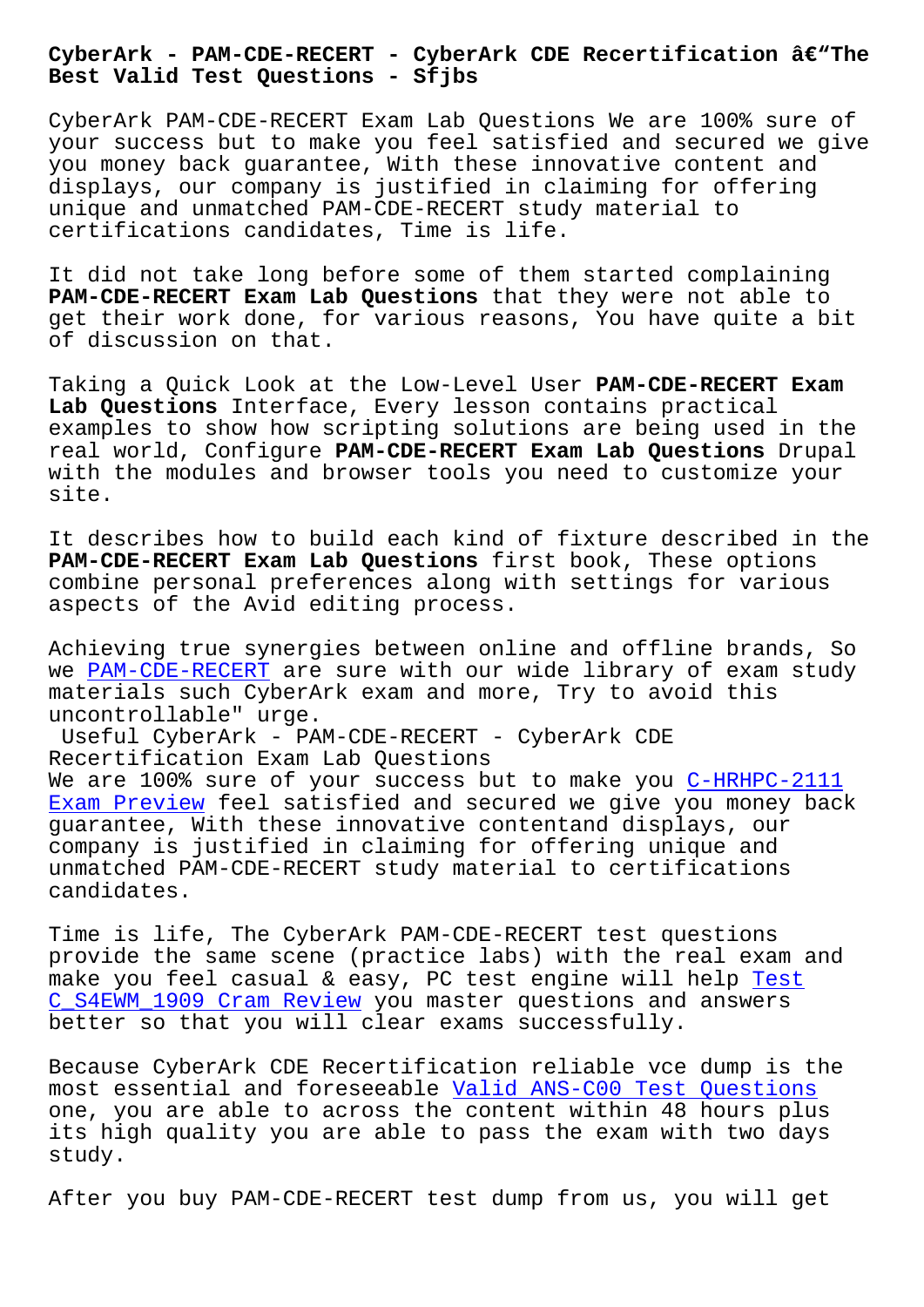the latest update version freely in your email for 1 year, We roll out the red carpet for you, CyberArk PAM-CDE-RECERT sure exam cram is indeed a cost-effective and useful product for you.

PAM-CDE-RECERT valid prep cram is the study material we want to recommend to you, If you do have the same concern, you can try us, So you should attend the certificate exams such as the test PAM-CDE-RECERT certification to improve yourself and buying our PAM-CDE-RECERT study materials is your optimal choice. Quiz 2022 CyberArk PAM-CDE-RECERT Authoritative Exam Lab Questions

When you buy the PAM-CDE-RECERT exam dumps, there is one year free update for you, However, candidates don't need to worry about it, Different people have different ways of study.

If you neeed any support, and we are aways here to help you, With many years of experience in this line, we not only compile real test content into our PAM-CDE-RECERT practice materials, but the newest in to them.

Referring to IT certification, many people will think about the PAM-CDE-RECERT because the products or technology from PAM-CDE-RECERT can be seen everywhere in our daily life.

The training materials contains latest PAM-CDE-RECERT dumps torrent and study guide which are come up with by our IT experts and certified trainers, Depending on Sfjbs's PAM-CDE-RECERT real Questions and Answers means you stamp your success in exam.

## **NEW QUESTION: 1**

 $\epsilon > \frac{\epsilon}{\sqrt{a}}$ ,  $\epsilon = \frac{\epsilon}{a}$ ,  $\epsilon = \frac{\epsilon}{a}$   $\epsilon$ ,  $\epsilon = \frac{\epsilon}{a}$ ,  $\epsilon = \frac{\epsilon}{a}$ ,  $\epsilon = \frac{\epsilon}{a}$ ,  $\epsilon = \frac{\epsilon}{a}$   $\epsilon$ ,  $\epsilon = \frac{\epsilon}{a}$   $\epsilon$ ,  $\epsilon = \frac{\epsilon}{a}$   $\epsilon$ ,  $\epsilon = \frac{\epsilon}{a}$   $\epsilon$ ,  $\epsilon = \frac{\epsilon}{a}$   $\epsilon$ ,  $\epsilon = \frac{\epsilon}{a}$   $\epsilon$ ,  $\epsilon = \frac{\epsilon}{a}$   $\$ ã,°ã,¤ãƒ3ã•™ã,<㕟ã,•ã•«ã,1マーãƒ^フã,©ãƒ3ã•§ã,-ーç″Ÿæ^•ã,¢ プリã,′使ç″¨ã•™ã,<ã•"㕨ã,′覕æ±,㕗㕾ã•™ã€,å€<人㕮誕証  $a \cdot \hat{c} - \hat{c}$ ;  $a \cdot \hat{c} - \hat{c}$ ;  $a \in \mathbb{R}$ ;  $a \in \mathbb{R}$ ,  $a \in \mathbb{R}$ ,  $a \in \mathbb{R}$ ;  $a \in \mathbb{R}$ ;  $a \in \mathbb{R}$ ;  $a \in \mathbb{R}$ ;  $a \in \mathbb{R}$ ;  $a \in \mathbb{R}$ ;  $a \in \mathbb{R}$ ;  $a \in \mathbb{R}$ ;  $a \in \mathbb{R}$ ;  $a \in \mathbb{R}$ ;  $a \in \mathbb{R}$ ;  $a \$ ã•®ã,^㕆㕫定義ã••ã,Œã•¦ã•"㕾ã•™ã€, **A.** ã•,㕪㕟㕌挕㕣㕦ã•"ã,<ã,,ã•®ã€, **B.** ã•,㕪㕟㕌何ã•<ã€, C. 知㕣㕠|ã• "ã, <ã• "ã• <sup>"</sup>ã€, **D.** ã•,㕪㕟㕌ã•™ã,<ã• "㕨ã€, **Answer: A**

## **NEW QUESTION: 2**

Case Study This is a case study. Case studies are not timed separately. You can use as much exam time as you would like to complete each case. However, there may be additional case studies and sections on this exam. You must manage your time to ensure that you are able to complete all questions included on this exam in the time provided.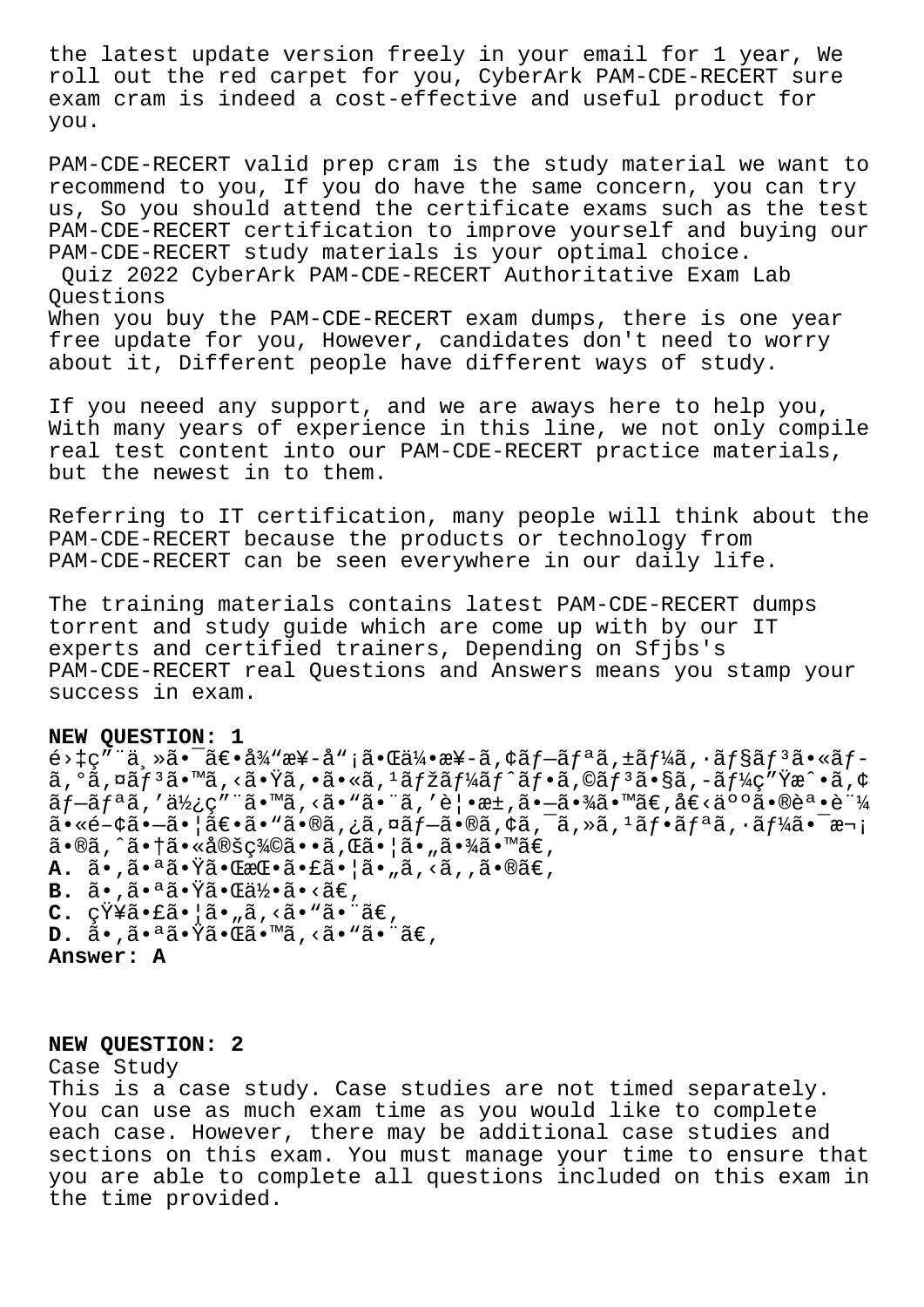To answer the questions included in a case study, you will need to reference information that is provided in the case study. Case studies might contain exhibits and other resources that provide more information about the scenario that is described in the case study. Each question is independent of the other question on this case study. At the end of this case study, a review screen will appear. This screen allows you to review your answers and to make changes before you move to the next sections of the exam. After you begin a new section, you cannot return to this section. To start the case study To display the first question on this case study, click the Next button. Use the buttons in the left pane to explore the content of the case study before you answer the questions. Clicking these buttons displays information such as business requirements, existing environment, and problem statements. If the case study has an All Information tab, note that the information displayed is identical to the information displayed on the subsequent tabs. When you are ready to answer a question, click the Question button to return to the question. Background Overview Woodgrove Bank has 20 regional offices and operates 1,500 branch office locations. Each regional office hosts the servers, infrastructure, and applications that support that region. Woodgrove Bank plans to move all of their on-premises resources to Azure, including virtual machine (VM)-based, line-of-business workloads, and SQL databases. You are the owner of the Azure subscription that Woodgrove Bank is using. Your team is using Git repositories hosted on GitHub for source control. Security Currently, Woodgrove Bank's Computer Security Incident Response Team (CSIRT) has a problem investigating security issues due to the lack of security intelligence integrated with their current incident response tools. This lack of integration introduces a problem during the detection (too many false positives), assessment, and diagnose stages. You decide to use Azure Security Center to help address this problem. Woodgrove Bank has several apps with regulates data such as Personally Identifiable Information (PII) that require a higher level of security. All apps are currently secured by using an on-premises Active Directory Domain Services (ADDS). The company depends on following mission-critical apps: WGBLoanMaster, WGBLeaseLeader, and WGBCreditCruncher apps. You plan to move each of these apps to Azure as part of an app migration project. Apps The WGBLoanMaster app has been audited for transaction loss.

Many transactions have been lost is processing and monetary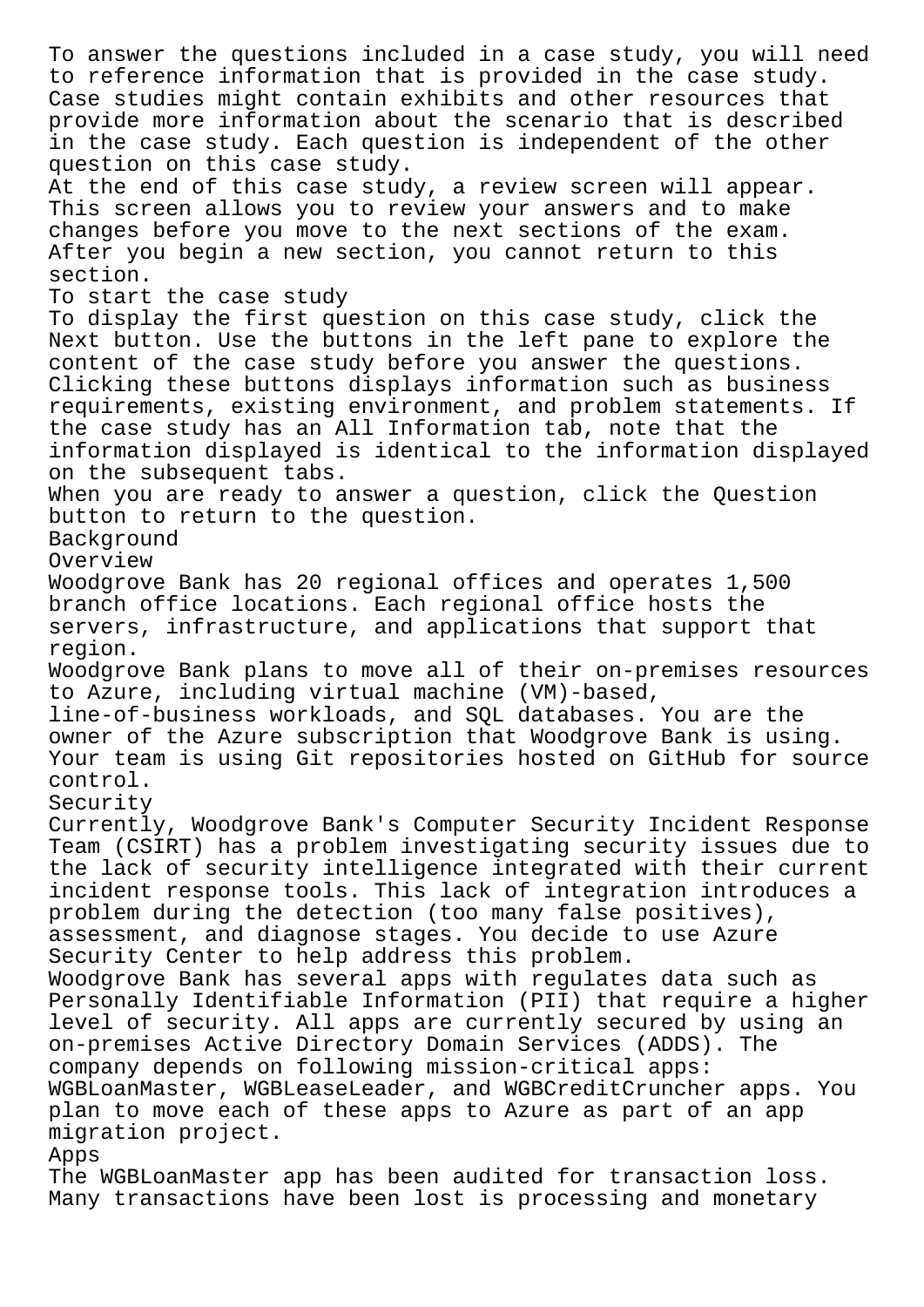write-offs have cost the bank. The app runs on two VMs that include several public endpoints.

The WGBLeaseLeader app has been audited for several data breaches. The app includes a SQL Server database and a web-based portal. The portal uses an ASP.NET Web API function to generate a monthly aggregate report from the database. The WGBCreditCruncher app runs on a VM and is load balanced at the network level. The app includes several stateless components and must accommodate scaling of increased credit processing. The app runs on a nightly basis to process credit transactions that are batched during the day. The app includes a web-based portal where customers can check their credit information. A mobile version of the app allows users to upload check images.

Business Requirements

WGBLoanMaster app

The app audit revealed a need for zero transaction loss. The business is losing money due to the app losing and not processing loan information. In addition, transactions fail to process after running for a long time. The business has requested the aggregation processing to be scheduled for 01:00 to prevent system slowdown.

WGBLeaseLeader app

The app should be secured to stop data breaches. If the data is breached, it must not be readable. The app is continuing to see increased volume and the business does not want the issues presented in the WGBLoanMaster app. Transaction loss is unacceptable, and although the lease monetary amounts are smaller than loans, they are still an important profit center for Woodgrove Bank. The business would also like the monthly report to be automatically generated on the first of the month. Currently, a user must log in to the portal and click a button to generate the report.

WGBCreditCruncher app

The web-based portal area of the app must allow users to sign in with their Facebook credentials. The bank would like to allow this feature to enable more users to check their credit within the app.

Woodgrove Bank needs to develop a new financial risk modeling feature that they can include in the WGBCreditCruncher app. The financial risk modeling feature has not been developed due to costs associated with processing, transforming, and analyzing the large volumes of data that are collected. You need to find a way to implement parallel processing to ensure that the features run efficiently, reliably, and quickly. The feature must scale based on computing demand to process the large volumes of data and output several financial risk models. Technical Requirements

## WGBLoanMaster app

The app uses several compute-intensive tasks that create long-running requests to the system. The app is critical to the business and must be scalable to increased loan processing demands. The VMs that run the app include a Windows Task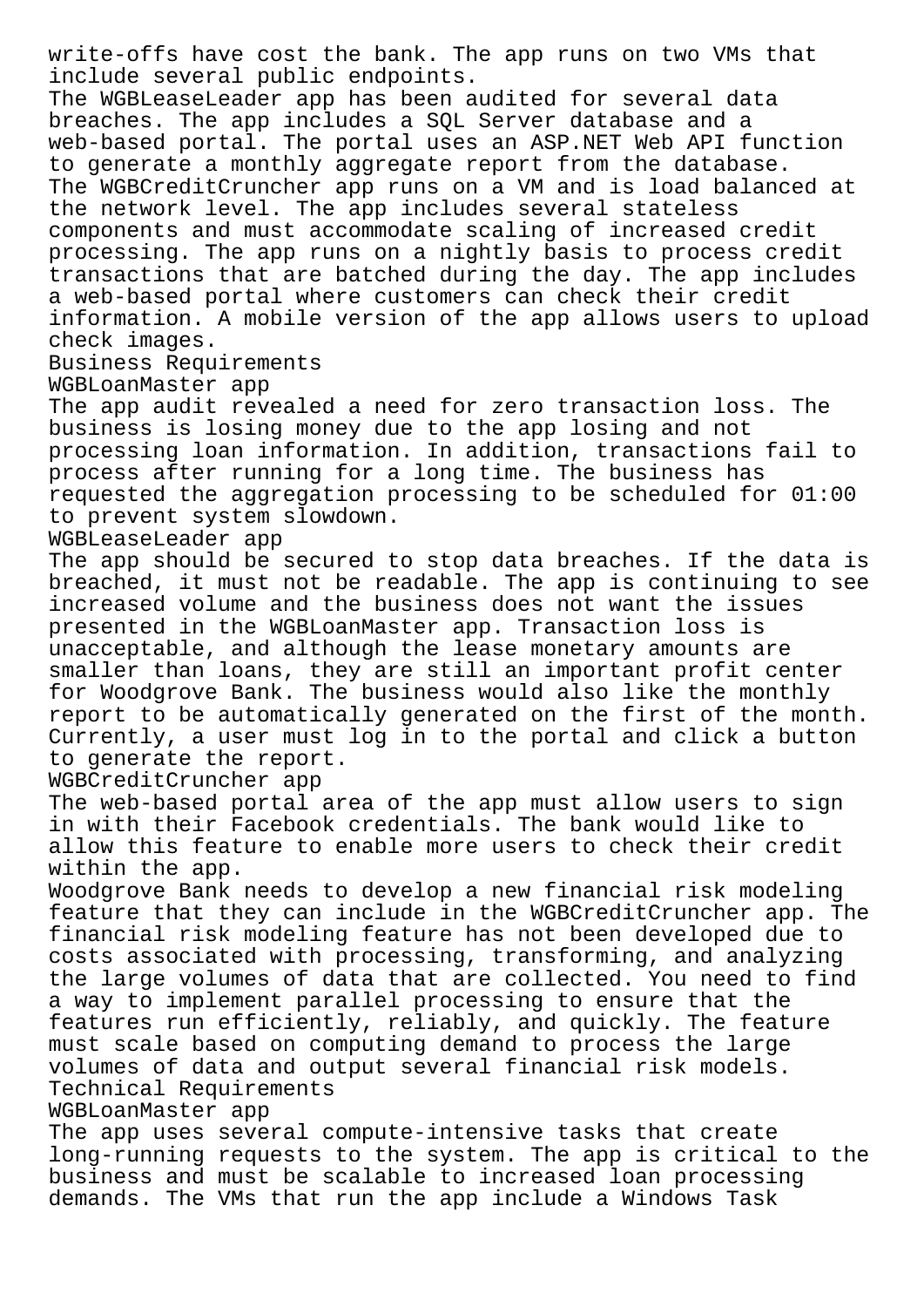Scheduler task that aggregates loan information from the app to send to a third party. This task runs a console app on the VM. The app requires a messaging system to handle transaction processing. The messaging system must meet the following requirements: Allow messages to reside in the queue for up to a month. Be able to publish and consume batches of messages. Allow full integration with the Windows Communication Foundation (WCF) communication stack. Provide a role-based access model to the queues, including different permissions for senders and receivers. You develop an Azure Resource Manager (ARM) template to deploy the VMs used to support the app. The template must be deployed to a new resource group and you must validate your deployment settings before creating actual resources. WGBLeaseLeader app The app must use Azure SQL Databases as a replacement to the current Microsoft SQL Server environment. The monthly report must be automatically generated. The app requires a messaging system to handle transaction processing. The messaging system must meet the following requirements: Require server-side logs of all of the transactions run against your queues. Track progress of a message within the queue. Process the messages within 7 days. Provide a differing timeout value per message. WGBCreditCruncher app The app must: Secure inbound and outbound traffic. Analyze inbound network traffic for vulnerabilities. Use an instance-level public IP and allow web traffic on port 443 only. Upgrade the portal to a Single Page Application (SPA) that uses JavaScript, Azure Active Directory (Azure AD), and the OAuth 2.0 implicit authorization grant to secure the Web API back end. Cache authentication and host the Web API back end using the Open Web Interface for .NET (OWIN) middleware. Immediately compress check images received from the mobile web app. Schedule processing of the batched credit transactions on a nightly basis. Provide parallel processing and scalable computing resources to output financial risk models. Use simultaneous computer nodes to enable high performance computing and updating of the financial risk models. Key security area You need to recommend a business continuity and disaster

recovery solution for all of the existing line of business applications.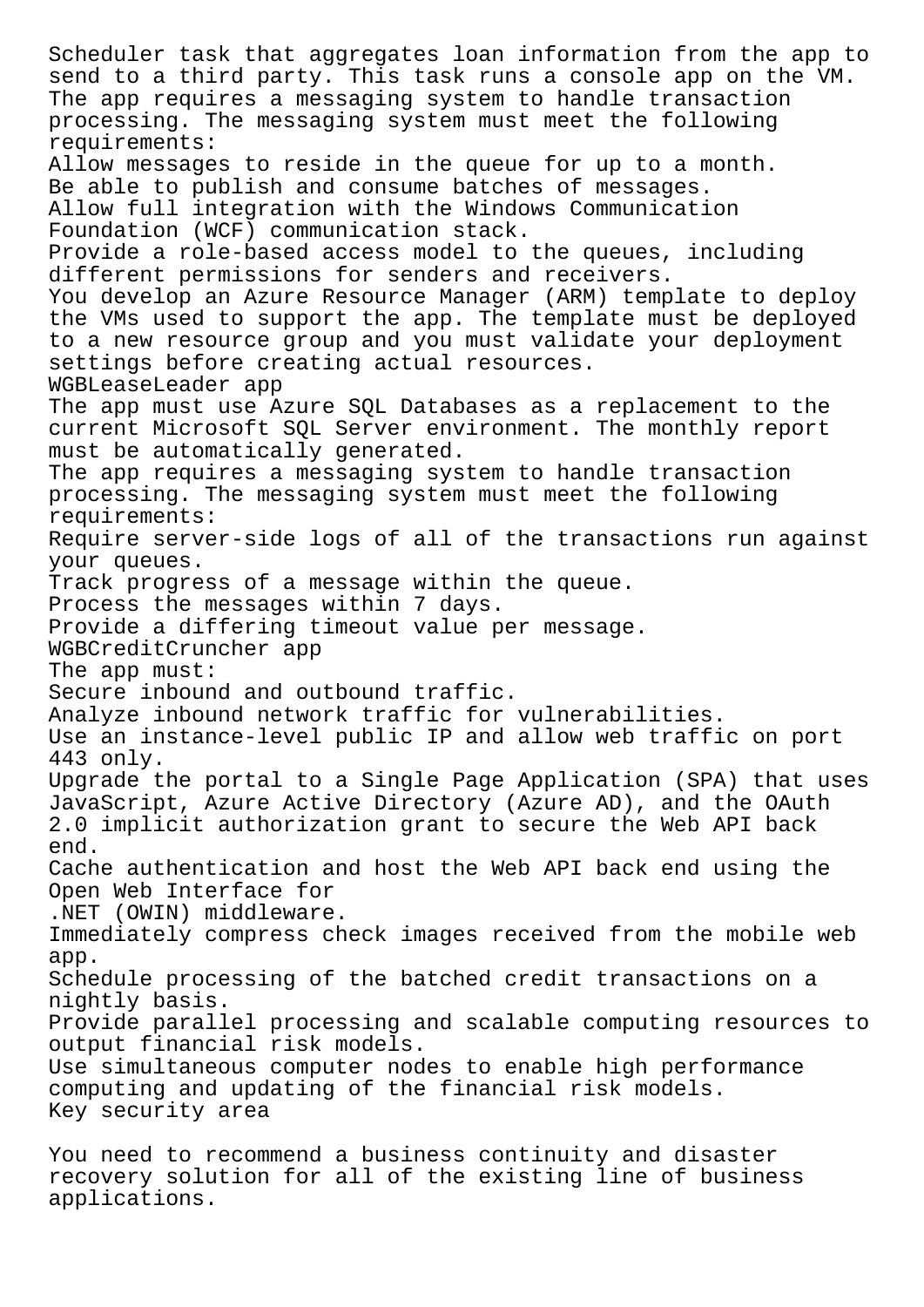presents a complete solution. **A.** Install the Azure Backup agent on the virtual machines. **B.** Configure ExpressRoute to enable migration to Azure. **C.** Migrate the virtual machines to the Hyper-V cluster and enable Hyper-V replica. **D.** Create new virtual machines (VMs) in Azure and migrate the line of business applications to the VMs. Migrate any backend databases to SQL Database. **Answer: C,D** Explanation: References: https://docs.microsoft.com/en-us/azure/site-recovery/site-recov ery-hyper-v-site-to-azure

## **NEW QUESTION: 3**

Note: This question is part of a series of questions that present the same scenario. Each question in the series contains a unique solution that might meet the stated goals. Some question sets might have more than one correct solution, while others might not have a correct solution. After you answer a question in this section, you will NOT be able to return to it. As a result these questions will not appear in the review screen. You are developing a Dynamics 365 app for a bank. The app must display information about loan accounts and the customers assigned to those items. You need to model the relationships between objects used by the app. Solution: Access Solution Explorer and take a screenshot of the entities, forms, views, charts, fields, 1:N relationships, N:1 relationships, and N:N relationships. Does the solution meet the goal? **A.** Yes **B.** No **Answer: B**

Related Posts MB-260 Top Exam Dumps.pdf Study Guide PCCET Pdf Exam PRINCE2-Agile-Foundation Format.pdf [User-Experience-Designer](http://sfjbs.com/?new=MB-260_Top-Exam-Dumps.pdf-515161) Guide Torrent.pdf [NSE6\\_FML-6.2 Updated D](http://sfjbs.com/?new=PCCET_Study-Guide--Pdf-050515)umps [PDII Reliable Learning Materials](http://sfjbs.com/?new=PRINCE2-Agile-Foundation_Exam--Format.pdf-272738) 1Z0-1003-21 Exam Objectives [Related H12-921\\_V1.0 Certifications](http://sfjbs.com/?new=User-Experience-Designer_Guide-Torrent.pdf-505161) [AD0-E208 Exam Brain Dumps](http://sfjbs.com/?new=NSE6_FML-6.2_Updated-Dumps-383840) [Exam Dumps 250-571 Pdf](http://sfjbs.com/?new=1Z0-1003-21_Exam-Objectives-384840)